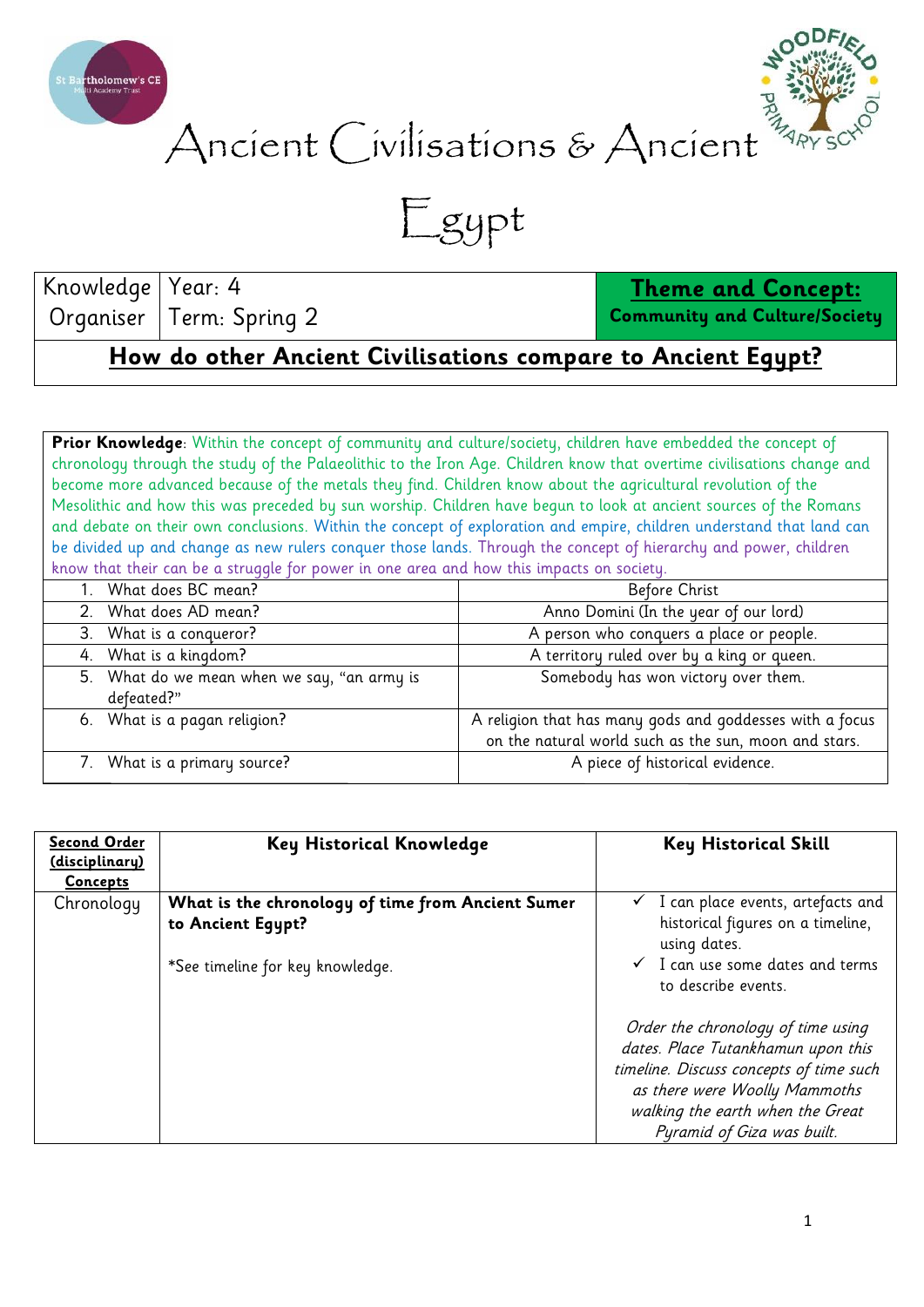



| Similarity and<br>difference | What are the similarities and differences between<br><b>Ancient Sumer and Ancient Egypt?</b><br>Both were great civilisations that settled on the banks of<br>Rivers (The Sumerians on the flood plains of the Tigris and<br>Euphrates Rivers and the Ancient Egyptians on the River<br>Nile). Both civilisations had unique forms of writing. The<br>Sumerians used cuneiform, and the Egyptians used<br>hieroglyphics. Sumerian religion was based on four deities:<br>The God of the heavens, the goddess of earth, the god of<br>air and the god of water. The Egyptians had around 2000<br>different gods and goddesses. The Egyptians governed their<br>lands in an authoritarian way with one pharaoh whereas<br>the Sumerians shared governance between the noble elite in<br>councils. | $\checkmark$ I can describe the social, ethnic,<br>cultural and religious diversity of<br>the past.<br>$\checkmark$ I can describe different accounts<br>of an historical event, explaining<br>some of the reasons why<br>account may differ.<br>Compare, contrast and evaluate the<br>differences and similarities between<br>Sumer and Ancient Egypt. |
|------------------------------|-------------------------------------------------------------------------------------------------------------------------------------------------------------------------------------------------------------------------------------------------------------------------------------------------------------------------------------------------------------------------------------------------------------------------------------------------------------------------------------------------------------------------------------------------------------------------------------------------------------------------------------------------------------------------------------------------------------------------------------------------------------------------------------------------|---------------------------------------------------------------------------------------------------------------------------------------------------------------------------------------------------------------------------------------------------------------------------------------------------------------------------------------------------------|
| Historical                   | Who was King Tutankhamun?                                                                                                                                                                                                                                                                                                                                                                                                                                                                                                                                                                                                                                                                                                                                                                       | $\checkmark$ I can discuss the importance of                                                                                                                                                                                                                                                                                                            |
| significance                 | Tutankhamun was the son of Akhenaten, who decided to<br>create a monotheistic faith based on the God Aten.<br>Tutankhamun inherited his kingdom at the age of 9.<br>Advisors ruled alongside him, bringing back the worship of<br>the old gods. There are theories to suggest that<br>Tutankhamun was disabled. Tutankhamun ruled for about<br>10 years, dying at the young age of around 18 or 19. He                                                                                                                                                                                                                                                                                                                                                                                          | people and events in time and<br>the significant impact they had<br>on society using evidence to<br>prove my discussion.<br>Children explore the life of King<br>Tutankhamun and discover what it was                                                                                                                                                   |
|                              | was buried in the Valley of the Kings. His tomb was hidden<br>for many centuries, when in 1922, Howard Carter<br>discovered it, finding one of the most fascinating discoveries<br>of the century. Items in his tomb included the famous<br>golden death mask, a chariot and a dagger made from<br>meteorite.                                                                                                                                                                                                                                                                                                                                                                                                                                                                                   | like to be a child king. Look at sources<br>of information about him to decide<br>whether he had a good life or a<br>controlled life. Did he really make an<br>impact on Egypt, or was it Howard<br>Carter who made him famous? What<br>impact did he have on Egypt? Weigh up<br>the pros and cons of his rulership.                                    |
| Change and                   | How did Egypt change over time?                                                                                                                                                                                                                                                                                                                                                                                                                                                                                                                                                                                                                                                                                                                                                                 | $\checkmark$ I can understand the concept of                                                                                                                                                                                                                                                                                                            |
| continuity                   | During the old kingdom, the Great Pyramids of Giza and the                                                                                                                                                                                                                                                                                                                                                                                                                                                                                                                                                                                                                                                                                                                                      | change over time and represent<br>this with evidence.                                                                                                                                                                                                                                                                                                   |
|                              | Sphinx were built. This time period was known as the "Age<br>of the Pyramids." During this kingdom, the pharaoh and                                                                                                                                                                                                                                                                                                                                                                                                                                                                                                                                                                                                                                                                             |                                                                                                                                                                                                                                                                                                                                                         |
|                              | people offered worship to the sun god, Re. It was believed                                                                                                                                                                                                                                                                                                                                                                                                                                                                                                                                                                                                                                                                                                                                      | Explore the old, middle and new                                                                                                                                                                                                                                                                                                                         |
|                              | only the pharaoh had an afterlife.                                                                                                                                                                                                                                                                                                                                                                                                                                                                                                                                                                                                                                                                                                                                                              | kingdoms, focusing on the rule of King                                                                                                                                                                                                                                                                                                                  |
|                              | The Middle Kingdom was a time when the priests and                                                                                                                                                                                                                                                                                                                                                                                                                                                                                                                                                                                                                                                                                                                                              | Tut. What changed when he became a                                                                                                                                                                                                                                                                                                                      |
|                              | nobles gain independence and power. During this time, the<br>Egyptians were ruled over by religion. This was the time of                                                                                                                                                                                                                                                                                                                                                                                                                                                                                                                                                                                                                                                                        | ruler? What continued? The worship<br>from one God to many, but religion                                                                                                                                                                                                                                                                                |
|                              | language, magic spells and polytheistic worship.                                                                                                                                                                                                                                                                                                                                                                                                                                                                                                                                                                                                                                                                                                                                                | stayed the same. Explore the many                                                                                                                                                                                                                                                                                                                       |
|                              | During the new kingdom, construction of pyramids stopped,                                                                                                                                                                                                                                                                                                                                                                                                                                                                                                                                                                                                                                                                                                                                       | different religious beliefs of the Ancient                                                                                                                                                                                                                                                                                                              |
|                              | and religion was now split into little cults. Pharaohs<br>preferred to be buried in the Valley of the Kings. For a short                                                                                                                                                                                                                                                                                                                                                                                                                                                                                                                                                                                                                                                                        | Egyptians.                                                                                                                                                                                                                                                                                                                                              |
|                              | while, Egypt's religion became monotheistic under the rule of                                                                                                                                                                                                                                                                                                                                                                                                                                                                                                                                                                                                                                                                                                                                   |                                                                                                                                                                                                                                                                                                                                                         |
|                              | Akhenaton, but the old gods were revived by King Tut. The                                                                                                                                                                                                                                                                                                                                                                                                                                                                                                                                                                                                                                                                                                                                       |                                                                                                                                                                                                                                                                                                                                                         |
|                              | old gods included Horus, Anubis, Set, Thoth, Osiris, Isis, Geb                                                                                                                                                                                                                                                                                                                                                                                                                                                                                                                                                                                                                                                                                                                                  |                                                                                                                                                                                                                                                                                                                                                         |
|                              | and Sekhmet to name a few popular ones.                                                                                                                                                                                                                                                                                                                                                                                                                                                                                                                                                                                                                                                                                                                                                         |                                                                                                                                                                                                                                                                                                                                                         |
| Evidence and                 | Why were the pyramids built?<br>In Ancient Equpt the pyramids were impressive structures                                                                                                                                                                                                                                                                                                                                                                                                                                                                                                                                                                                                                                                                                                        | I can use evidence to ask<br>questions and find answer to                                                                                                                                                                                                                                                                                               |
| Interpretation               | used as tombs for the burial of pharaohs, alongside their                                                                                                                                                                                                                                                                                                                                                                                                                                                                                                                                                                                                                                                                                                                                       | questions about the past.                                                                                                                                                                                                                                                                                                                               |
|                              | greatest treasures. The pyramids were built during the time                                                                                                                                                                                                                                                                                                                                                                                                                                                                                                                                                                                                                                                                                                                                     |                                                                                                                                                                                                                                                                                                                                                         |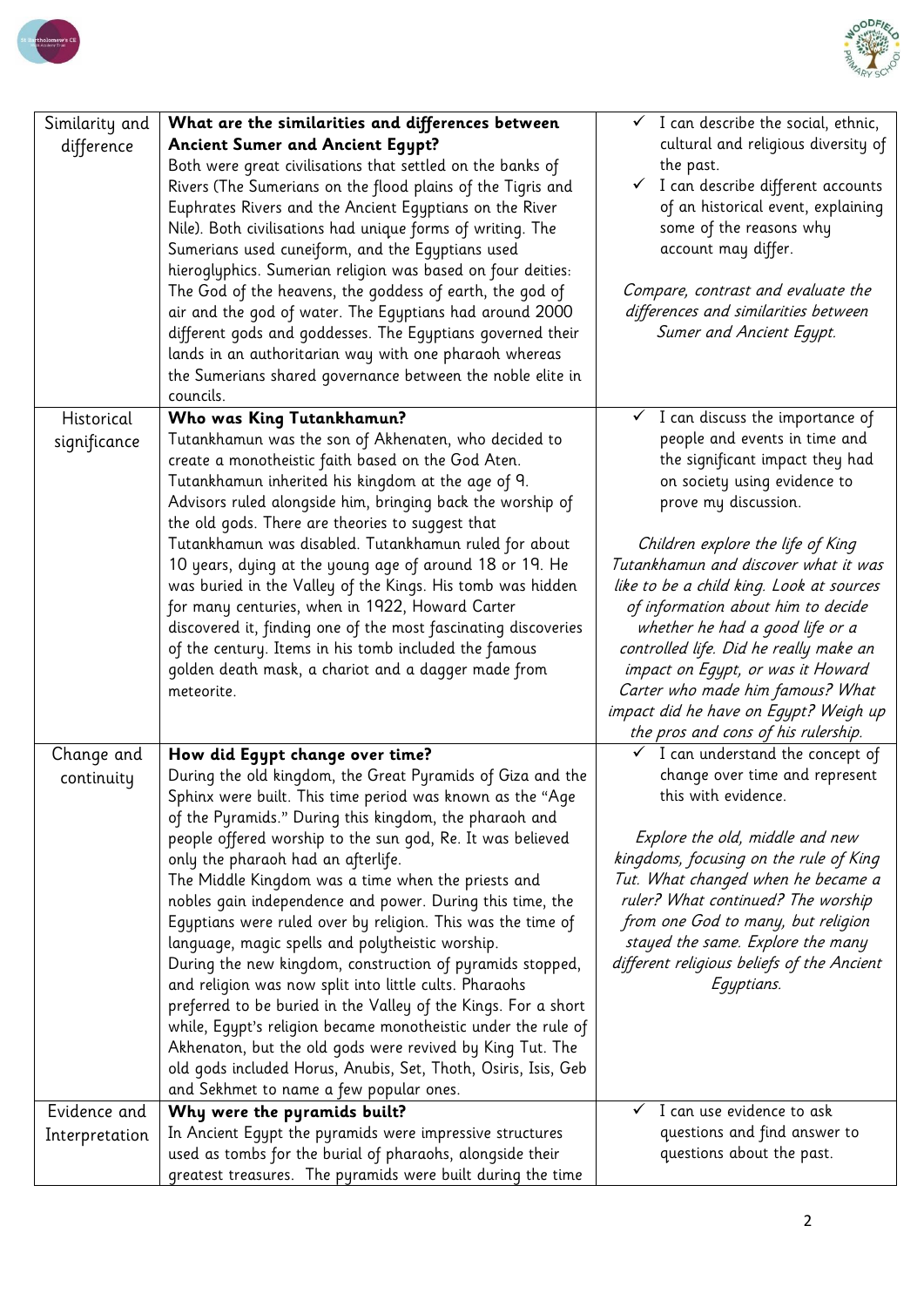



| of the Old Kingdom, but pyramid building fell out of fashion<br>I can suggest suitable sources for<br>after that because the structures were too costly to build<br>historical enquiry.<br>$\checkmark$ I can use more than one source<br>and it became too easy for robbers to know where precious<br>grave goods were buried. Some of the pyramids have<br>of evidence to gain a more<br>survived for thousands of years and provide important clues<br>accurate understanding of<br>about life in Ancient Egypt. The pyramids were very large<br>history.<br>and filled with many rooms, courtyards and passageways<br>on the inside. Deep at the heart of each pyramid there was<br>Look at primary sources to conclude why<br>the pyramids were built. Children to<br>the royal burial chamber in which the mummified pharaoh<br>would have been placed along with his great treasures. The<br>read/listen to the theories of<br>Ancient Egyptians believed that the Pharaoh would be able<br>Eqyptologists about what the pyramids<br>to take his treasures with him to the afterlife. The inner<br>are and why they were built. Children to<br>walls would have been decorated with hieroglyphics making<br>present their ideas and conclusions as a<br>up stories and prayers. There would also have been extra<br>group using power point, flipchart,<br>rooms for the king's servants and family to be buried.<br>posters etc. Can they persuade other<br>children to believe their theory? Can<br>they back their argument up with<br>sufficient evidence? Children could also<br>debate their theories.<br>$\checkmark$ I can suggest causes and<br>Cause and<br>What was the cause of the collapse of Egyptian<br>consequences of some of the<br>civilisation?<br>consequence<br>main events and changes in<br>Historians agree that the beginning of the demise of the |
|--------------------------------------------------------------------------------------------------------------------------------------------------------------------------------------------------------------------------------------------------------------------------------------------------------------------------------------------------------------------------------------------------------------------------------------------------------------------------------------------------------------------------------------------------------------------------------------------------------------------------------------------------------------------------------------------------------------------------------------------------------------------------------------------------------------------------------------------------------------------------------------------------------------------------------------------------------------------------------------------------------------------------------------------------------------------------------------------------------------------------------------------------------------------------------------------------------------------------------------------------------------------------------------------------------------------------------------------------------------------------------------------------------------------------------------------------------------------------------------------------------------------------------------------------------------------------------------------------------------------------------------------------------------------------------------------------------------------------------------------------------------------------------------------------------------------------------------------------------------------------------------|
|                                                                                                                                                                                                                                                                                                                                                                                                                                                                                                                                                                                                                                                                                                                                                                                                                                                                                                                                                                                                                                                                                                                                                                                                                                                                                                                                                                                                                                                                                                                                                                                                                                                                                                                                                                                                                                                                                      |
|                                                                                                                                                                                                                                                                                                                                                                                                                                                                                                                                                                                                                                                                                                                                                                                                                                                                                                                                                                                                                                                                                                                                                                                                                                                                                                                                                                                                                                                                                                                                                                                                                                                                                                                                                                                                                                                                                      |
|                                                                                                                                                                                                                                                                                                                                                                                                                                                                                                                                                                                                                                                                                                                                                                                                                                                                                                                                                                                                                                                                                                                                                                                                                                                                                                                                                                                                                                                                                                                                                                                                                                                                                                                                                                                                                                                                                      |
|                                                                                                                                                                                                                                                                                                                                                                                                                                                                                                                                                                                                                                                                                                                                                                                                                                                                                                                                                                                                                                                                                                                                                                                                                                                                                                                                                                                                                                                                                                                                                                                                                                                                                                                                                                                                                                                                                      |
| Eqyptian civilisation began with the lack of progression in<br>history.<br>military technology. The Egyptians has plenty of copper,                                                                                                                                                                                                                                                                                                                                                                                                                                                                                                                                                                                                                                                                                                                                                                                                                                                                                                                                                                                                                                                                                                                                                                                                                                                                                                                                                                                                                                                                                                                                                                                                                                                                                                                                                  |
| Use sources to find out about how Egypt<br>which was key to making bronze, but when it came to war,                                                                                                                                                                                                                                                                                                                                                                                                                                                                                                                                                                                                                                                                                                                                                                                                                                                                                                                                                                                                                                                                                                                                                                                                                                                                                                                                                                                                                                                                                                                                                                                                                                                                                                                                                                                  |
| collapsed focusing on Alexander the<br>their enemies now wielded iron weapons. Egypt went                                                                                                                                                                                                                                                                                                                                                                                                                                                                                                                                                                                                                                                                                                                                                                                                                                                                                                                                                                                                                                                                                                                                                                                                                                                                                                                                                                                                                                                                                                                                                                                                                                                                                                                                                                                            |
| Great as a conqueror and Egypt<br>through many civil wars and power struggles which led to                                                                                                                                                                                                                                                                                                                                                                                                                                                                                                                                                                                                                                                                                                                                                                                                                                                                                                                                                                                                                                                                                                                                                                                                                                                                                                                                                                                                                                                                                                                                                                                                                                                                                                                                                                                           |
| becoming a Roman province.<br>the invasion of Alexander the Great in 332BC. Over many                                                                                                                                                                                                                                                                                                                                                                                                                                                                                                                                                                                                                                                                                                                                                                                                                                                                                                                                                                                                                                                                                                                                                                                                                                                                                                                                                                                                                                                                                                                                                                                                                                                                                                                                                                                                |
| years, Rome ruled over Egypt, slowly chipping away at its<br>traditions and the old ways. Egypt had become a mere                                                                                                                                                                                                                                                                                                                                                                                                                                                                                                                                                                                                                                                                                                                                                                                                                                                                                                                                                                                                                                                                                                                                                                                                                                                                                                                                                                                                                                                                                                                                                                                                                                                                                                                                                                    |
| province to provide grain for the rest of the empire.                                                                                                                                                                                                                                                                                                                                                                                                                                                                                                                                                                                                                                                                                                                                                                                                                                                                                                                                                                                                                                                                                                                                                                                                                                                                                                                                                                                                                                                                                                                                                                                                                                                                                                                                                                                                                                |

| <b>Key Vocabulary</b>                                                                                                                 | <b>Significant People</b> |                                                                                                                                                                                                            |  |
|---------------------------------------------------------------------------------------------------------------------------------------|---------------------------|------------------------------------------------------------------------------------------------------------------------------------------------------------------------------------------------------------|--|
| <b>ancient:</b> Thousands of years old.                                                                                               |                           | Tutankhamun:                                                                                                                                                                                               |  |
| civilisation: The level of<br>development at which people live<br>together peacefully in communities.<br>cuneiform: Sumerian writing. |                           | Tutankhamun was the son of Akhenaten, who<br>decided to create a monotheistic faith based on the<br>God Aten. Tutankhamun inherited his kingdom at<br>the age of 9. Advisors ruled alongside him, bringing |  |
| <b>Egyptians:</b> The people of Egypt, in<br>ancient times, ruled over by a<br>pharaoh.                                               |                           | back the worship of the old gods. There are theories<br>to suggest that Tutankhamun was disabled.<br>Tutankhamun ruled for about 10 years, dying at the<br>young age of around 18 or 19.                   |  |
| hieroglyphics: An Equptian<br>method of writing using pictorial<br>symbols.                                                           |                           |                                                                                                                                                                                                            |  |
| Indus Valley: One of the earliest<br>civilisations in India and the world.                                                            |                           |                                                                                                                                                                                                            |  |
| Mesopotamia: A Greek word that<br>means, "land between the rivers."                                                                   |                           |                                                                                                                                                                                                            |  |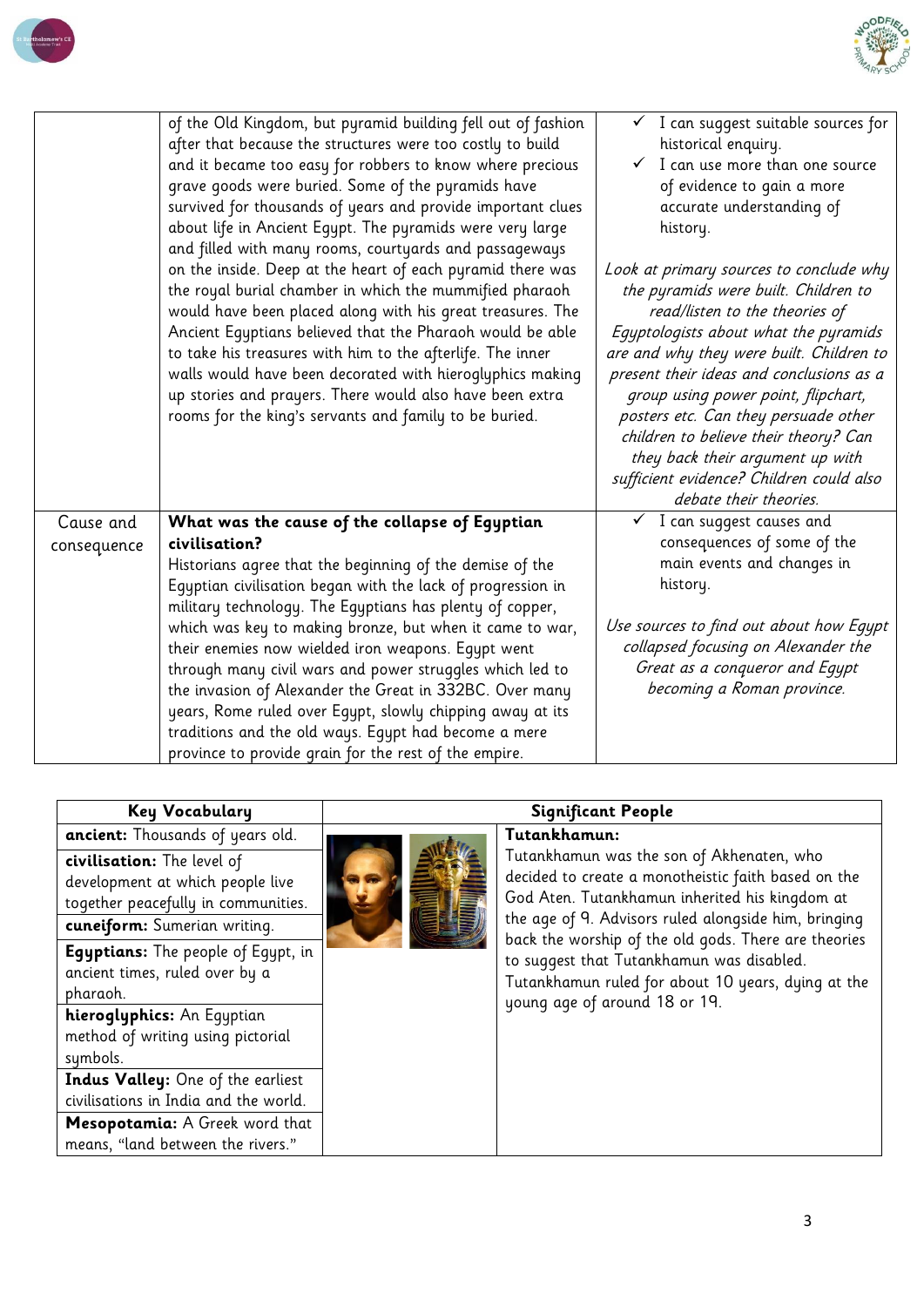

| mummification: preserving a<br>corpse.<br>pyramid: A monumental structure<br>with a square base and sloping<br>sides, that meet at the top.<br>papyrus: Paper made from the<br>stems of the papyrus plant.<br>pharaoh: A ruler of Ancient Equpt. |                                                                              | <b>Howard Carter:</b><br>Howard Carter was a British archaeologist and<br>Equptologist. He became world famous when he<br>discovered the tomb of 18th Dynasty pharaoh<br>Tutankhamun. |  |
|--------------------------------------------------------------------------------------------------------------------------------------------------------------------------------------------------------------------------------------------------|------------------------------------------------------------------------------|---------------------------------------------------------------------------------------------------------------------------------------------------------------------------------------|--|
| sanitation: The act of keeping a<br>place clean and healthy.                                                                                                                                                                                     | <b>Resources</b>                                                             |                                                                                                                                                                                       |  |
| sarcophagus: A large stone box                                                                                                                                                                                                                   | Classroom resource: Sumer   British Museum < key primary sources.            |                                                                                                                                                                                       |  |
| that held a mummies body.                                                                                                                                                                                                                        | Irving Finkel teaches how to write cuneiform I Curator's Corner Season 4     |                                                                                                                                                                                       |  |
| Sumer: Southern state of                                                                                                                                                                                                                         | Episode 8 #CuratorsCorner - YouTube < Teacher reference only. Irvin Finkle,  |                                                                                                                                                                                       |  |
| Mesopotamia.                                                                                                                                                                                                                                     | Curator for Mesopotamian relics at the British Museum.                       |                                                                                                                                                                                       |  |
|                                                                                                                                                                                                                                                  | Who was Tutankhamun? - BBC Bitesize                                          |                                                                                                                                                                                       |  |
|                                                                                                                                                                                                                                                  | King Tut   National Geographic Society                                       |                                                                                                                                                                                       |  |
|                                                                                                                                                                                                                                                  | BBC - History - Ancient History in depth: Primary Sources of the Old Kingdom |                                                                                                                                                                                       |  |
|                                                                                                                                                                                                                                                  | < Primary sources.                                                           |                                                                                                                                                                                       |  |
|                                                                                                                                                                                                                                                  | Ancient Egyptians primary resource   National Geographic Kids                |                                                                                                                                                                                       |  |
|                                                                                                                                                                                                                                                  | (natgeokids.com)                                                             |                                                                                                                                                                                       |  |
|                                                                                                                                                                                                                                                  | Difference Between Sumerians and Egyptians   Difference Between              |                                                                                                                                                                                       |  |
|                                                                                                                                                                                                                                                  |                                                                              | Building the pyramids (pt 3/4) - KS2 History - BBC Bitesize                                                                                                                           |  |